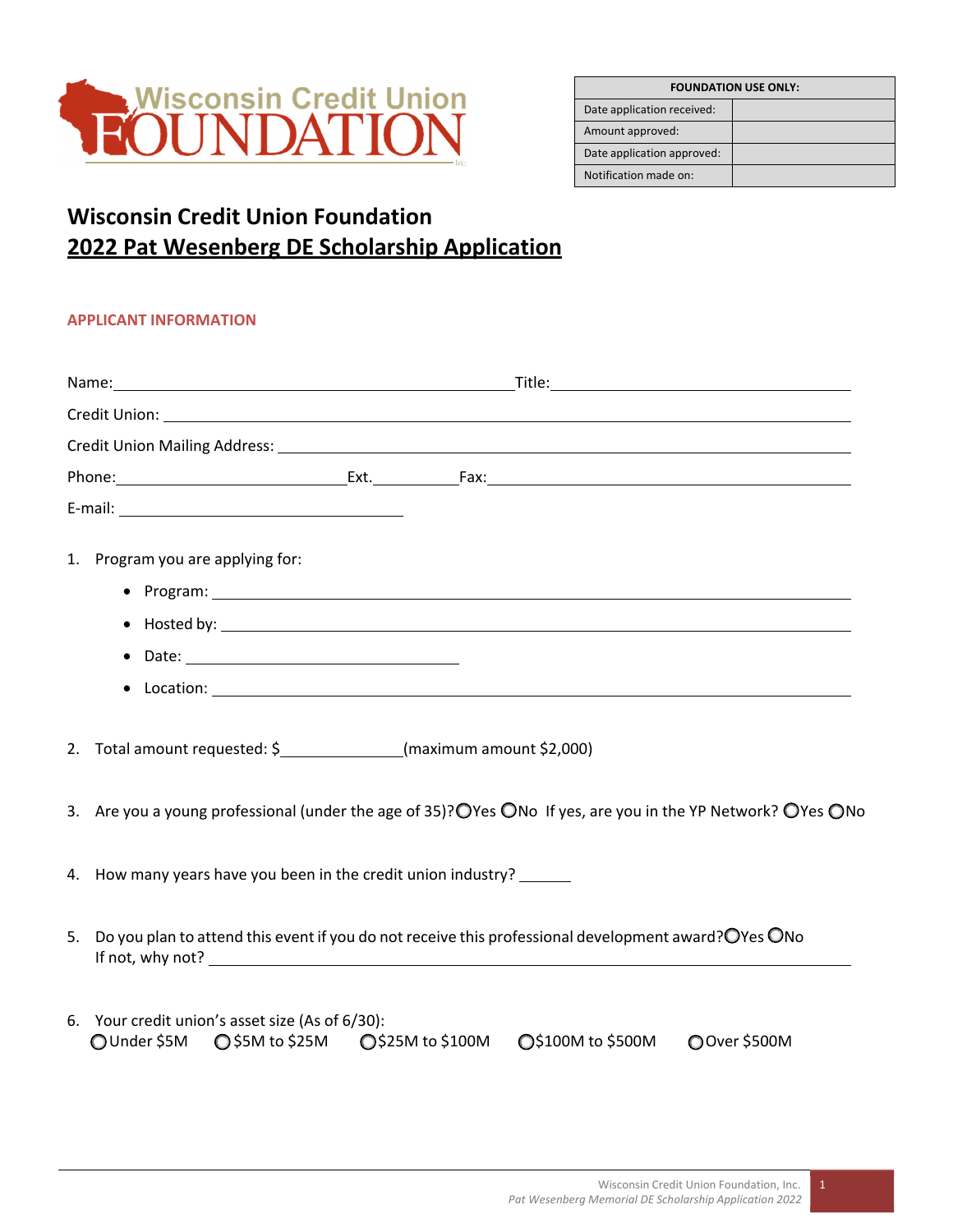## **Please respond to the following questions:**

1. Why are you applying for this scholarship?

- 2. Consider your credit union and yourself. Describe how your attendance at this event will benefit:
	- You:

Your credit union:

3. Elaborate on your long‐term goals within the credit union movement.